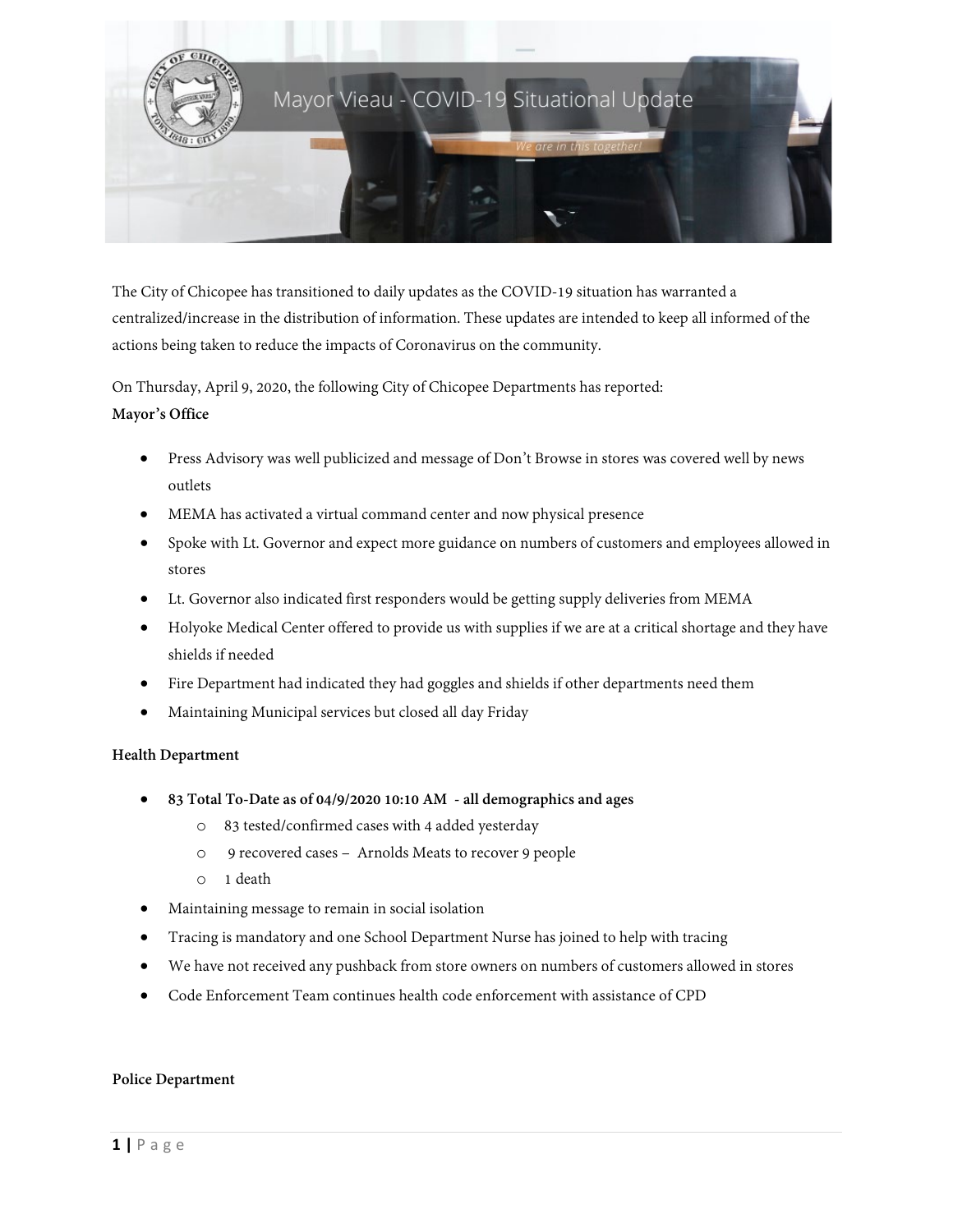

- Have one officer in self-quarantine who will return tomorrow as testing is good and 14days over as this was a contact case
- Stores are continuing with our numbers as employees feel safer and lines moving well
- Call volumes are down and arrests are also down
- If someone wants an appointment for services they must go through the Chief's office

### **Fire Department**

- The Ambulance staff is disinfecting their vehicles when leaving the hospital and have a private company to deep clean ambulances if needed which is the same as non-COVID cases
- PPE was received inventoried by Emergency Management and distributed to each station
- Reduction in calls
- COVID-19 Case Summary of Fire Department
	- o 1 tested/confirmed cases
	- o 3 self-quarantine cases
	- o All 4 back next week
	- o Have thermometers and checking staff twice a day with anyone with a fever must return home or seek medical attention

#### **Emergency Management**

- MEMA partial shipment has received this morning and distributed to Police and Fire
- When placing orders we are being asked our burn rate and inventory as want to distribute from stockpile only want is needed immediately to reduce any hoarding of PPE
	- C-3 working with the homeless during this pandemic distributing bag lunches and wash station will be operational tomorrow with 40 Gallon soap and water washing station to be manned by EM

## **Council on Aging**

- 250+ House calls made to seniors
- Working on no call back or pick up with 2 police officers
- Special Prepared Dinners and Weekend packages available
	- o Grab and Go 15+ orders since start on 04/03/2020